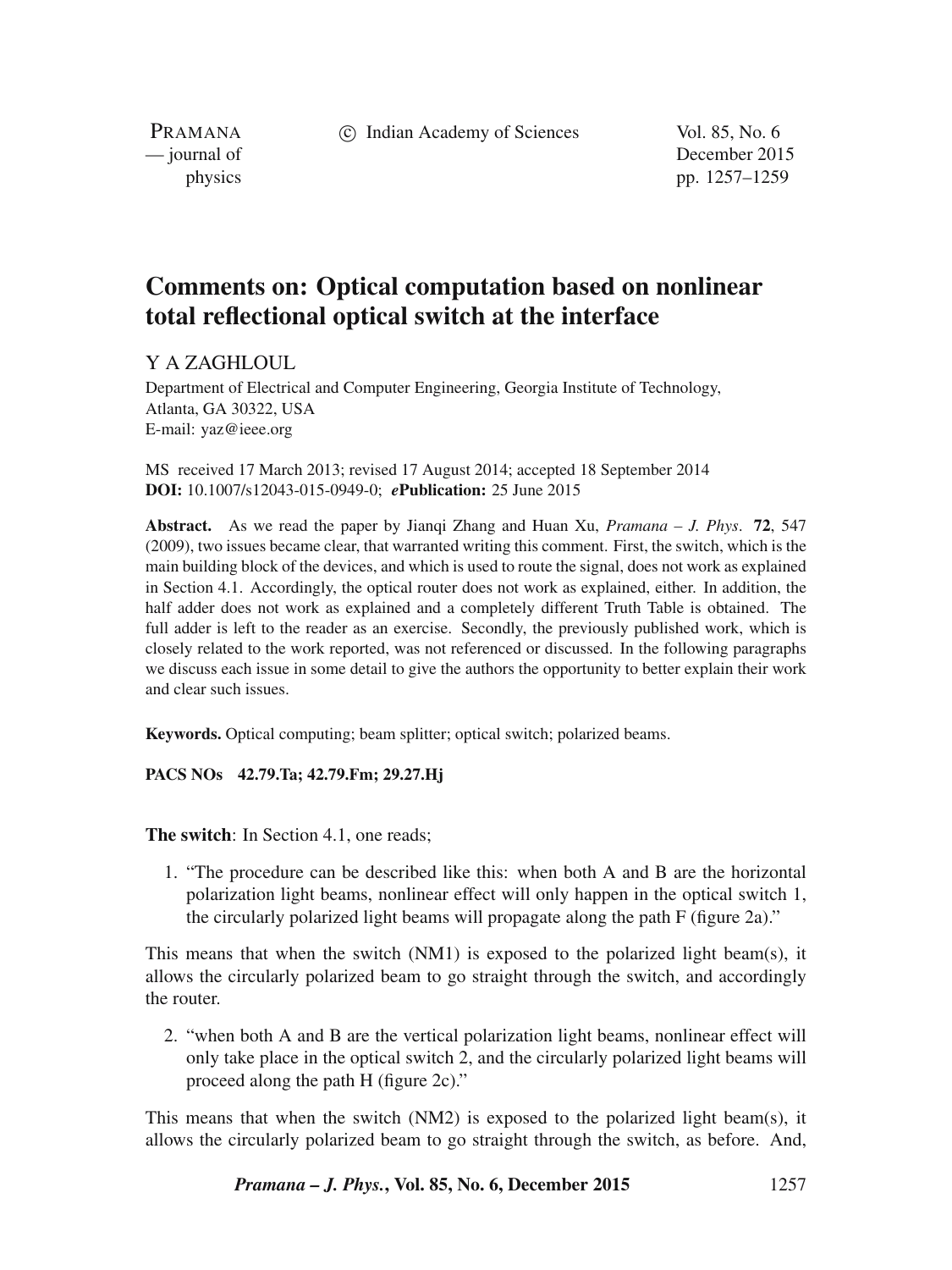## *Y A Zaghloul*

when the switch (NM1) is not exposed to the polarized light beam(s), it totally reflects the circularly polarized beam.

3. "otherwise the circularly polarized light beams will transmit along the path G (figure 2b)."

In this case, switch NM1 is exposed to the horizontally polarized light which allows the circularly polarized beam to go straight through the switch, as in Case 1 above. The circularly polarized beam will NOT, in this case, go through switch NM2. Therefore, path G cannot be travelled by the circularly polarized beam. Accordingly, figure 2b, is not correct.

As the router is based on routing the beam into three routes, and as we have just seen in (3) above, the beam can only be routed into two routes, then it does not function as described and what is based on it as the half and full adders will not function as described. In the next paragraph we discuss the case of the half adder.

## **Half adder**: in Section 4.1, one continues to read

- 1. "The calculational terminal is constituted by two parts: one is the 50 : 50 beam splitters (BSs), the other is the polarizers. When the circularly polarized light beams cross a BS, they will be divided into two parts. These two beams will pass through two different polarizers independently. Each polarizer will change the circularly polarized light beam into a linear polarized light. The polarizers are fixed as in figure 3. Taking path H as an example, when the circularly polarized light beams transmit along path H, they will be divided into two circularly polarized light beams. In this case, the output beams will be vertical polarized beams and horizontal polarized beams after going through a vertical polarizer in terminal D and a horizontal polarizer in terminal C respectively."
	- a. Path H is the route that cannot be taken by the circularly polarized beam, as discussed above.
	- b. In figure 3, path H is where D is horizontally polarized and C is vertically polarized, the opposite of what is stated in the paper; see above.
	- b. The information given in table 1 contradicts the information given in figures 2 and 3, and the explanation in the text.
	- d. According to figures 2 and 3, and the explanation given above, table 2 should read as follows:

| Line $1$ : | H.  | н.           | <b>H</b> | V.           | Path F (figure 3) |
|------------|-----|--------------|----------|--------------|-------------------|
| Line $2$ : | H . | $\mathbf{V}$ | H        | V            | Path F (figure 3) |
| Line $3$ : |     | $V$ H        | H        | $\mathbf{V}$ | Path F (figure 3) |
| Line 4:    |     |              | V V H H  |              | Path G (figure 3) |

e. The above Truth Table is not that of a half adder, as can be clearly seen.

**Full adder** can be examined precisely as the half adder. To limit the size of the communication, we leave this exercise to the reader.